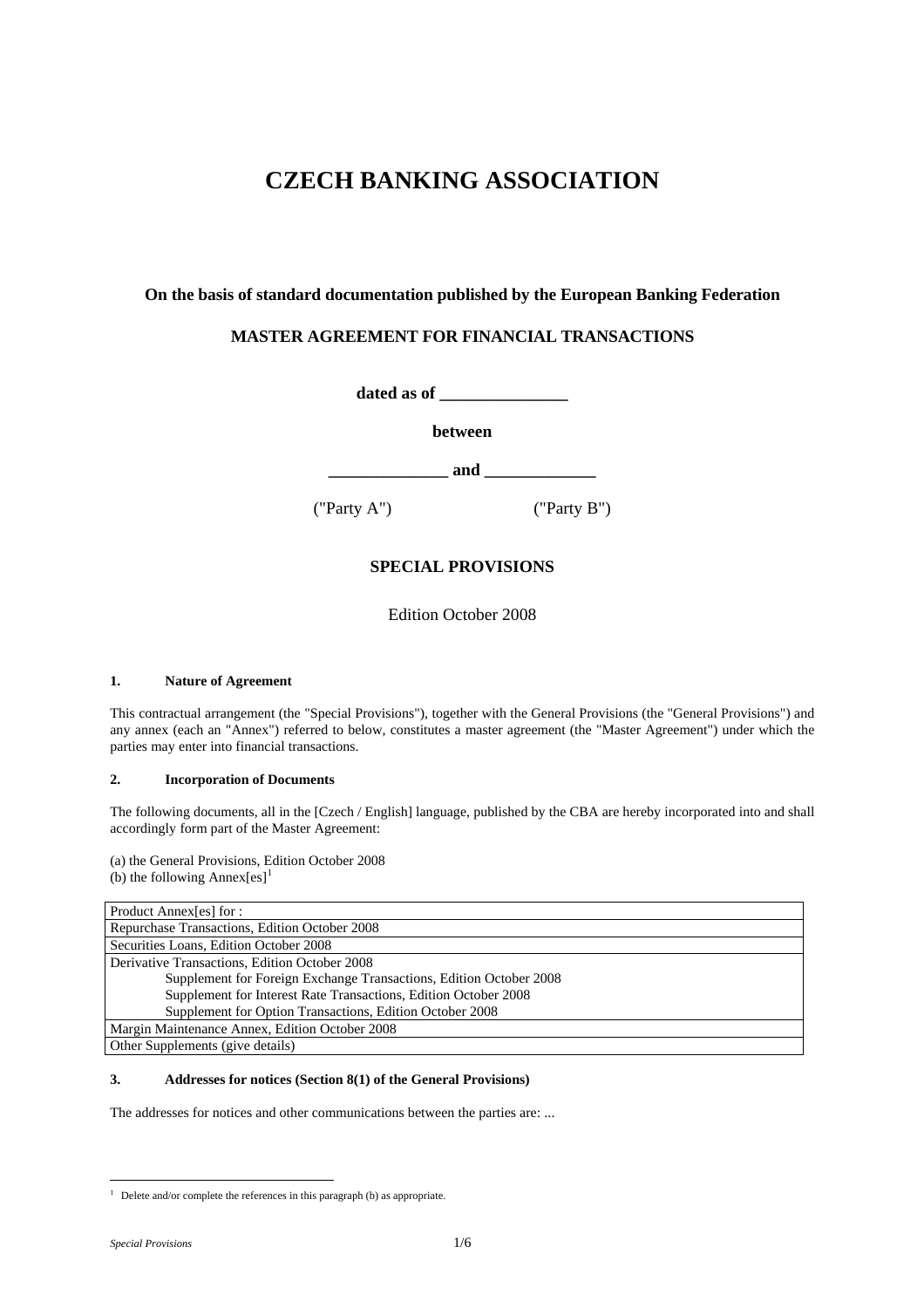#### **4. Governing law, Settlement of Disputes, Jurisdiction, Arbitration (Section 11(1) and (2) of the General Provisions)**

The law governing the Agreement is .................. law.

Settlement of Disputes:

Jurisdiction<sup>[2](#page-1-0)</sup>: The court(s) referred to in Section 11(2) is/are [Municipal Court in Prague].

Arbitration $3$ :  $\therefore$  The rules of arbitration referred to in Section 11(2) are the Rules of Arbitration of<sup>[4](#page-1-2)</sup> [The arbitration court attached to the Economic Chamber of the Czech Republic and Agricultural Chamber of the Czech Republic] [Euro Arbitration – European Center for Financial Dispute Resolution] [the International Chamber of Commerce]<sup>§§</sup> [other]<sup>§§</sup> [with which each party agrees to comply].

The parties agree to submit those disputes to [a single] [three] arbitrator[s].

Such arbitration shall take place in [Prague].

The language[s] in which arbitration shall be conducted [is] [are] [Czech / English].

### **5. Other provisions**

 $\overline{\phantom{a}5}$  $\overline{\phantom{a}5}$  $\overline{\phantom{a}5}$ 

(Name of Party A) (Name of Party B)

By: By:

\_\_\_\_\_\_\_\_\_\_\_\_\_\_\_\_\_\_\_\_\_\_\_\_\_\_\_\_\_\_\_\_\_ \_\_\_\_\_\_\_\_\_\_\_\_\_\_\_\_\_\_\_\_\_\_\_\_\_\_\_\_\_\_\_\_\_\_

\_\_\_\_\_\_\_\_\_\_\_\_\_\_\_\_\_\_\_\_\_\_\_\_\_\_\_\_\_\_\_\_ \_\_\_\_\_\_\_\_\_\_\_\_\_\_\_\_\_\_\_\_\_\_\_\_\_\_\_\_\_\_\_\_\_

 $\text{Title}(s)$ :  $\text{Title}(s)$ :

Name(s): Name(s):

i Delete if not applicable.

<span id="page-1-1"></span><span id="page-1-0"></span>Delete if not applicable.

If arbitration is selected, specify which rules apply.

<span id="page-1-3"></span><span id="page-1-2"></span><sup>5</sup> Insert amendments (which may be provisions from the attached Appendix) or state "None".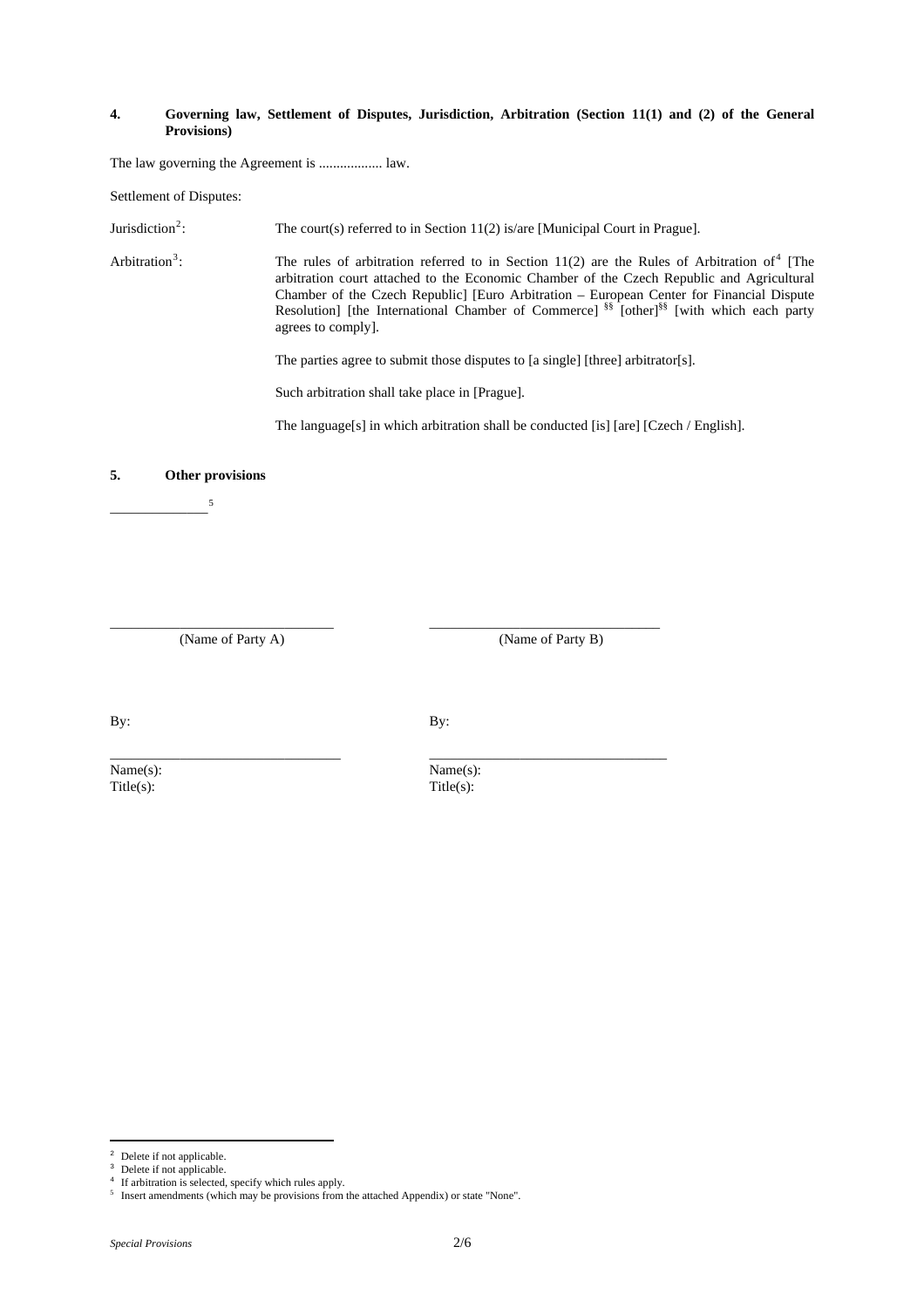# **Appendix (Checklist) Elections and Amendments[6](#page-2-0)**

## **I. General Provisions**

#### (1) Section 1(4) (Single Agreement)

The provisions of Section 1(4)(iii) shall not apply between the parties.

## (2) Section 3(4) (Payment Netting)

The principle set forth in Section 3(4), first sentence, of the General Provisions is hereby extended so as to apply also to:

- mutual payments in the same currency in respect of [the following types of Transactions: ...][all types of Transactions] and
- mutual deliveries of assets that are fungible with each other and are due in respect of [the same Transaction] [the following types of Transactions: …] [all types of Transactions].

# (3) Section 3(5) (Late Payment)

The interest surcharge referred to in Section 3(5) shall be ... % per annum.

#### (4) Section 3(8) (Market Value)

The price source for determining the Market Value of Securities shall be...

#### (5) Section 5(2) (Guarantor/Guarantee)

Guarantor means

- in relation to Party A: ... (whose jurisdiction of organisation/incorporation is ...)
- in relation to Party B: ... (whose jurisdiction of organisation/incorporation is ...).

# Guarantee means

- in relation to Party A: ...
- in relation to Party B: ...

### (6) Section  $6(1)(a)(v)$  (Default under Specified Transactions)

Section  $6(1)(a)(v)$  will apply to [Party A][Party B][both parties] and "Specified Transactions" are ..... (e.g.: derivative and other trading transactions (to be specified) entered into with the other party to the Agreement and/or with any third party).

### (7) Section 6(1)(a)(vi) (Cross Default)

Section  $6(1)(a)(vi)$  shall not apply/apply only to Party [A] [B] and not to the other party/apply with the following modifications:

The Default Threshold is:

- in relation to Party A: ...
- in relation to Party B: ...
- (8) Section  $6(1)(a)(viii)$  (Insolvency Events)

<span id="page-2-0"></span>i<br>Li 6 These provisions refer to clauses of the Master Agreement contemplating possible choices or modifications to be made in the Special Provisions. When any such provision is not inserted, the relevant fall back provision specified in the Master Agreement will apply. Parties may insert these provisions (or any other clause amending the terms of the Master Agreement) in paragraph no 5 (Other provisions) of the Special Provisions.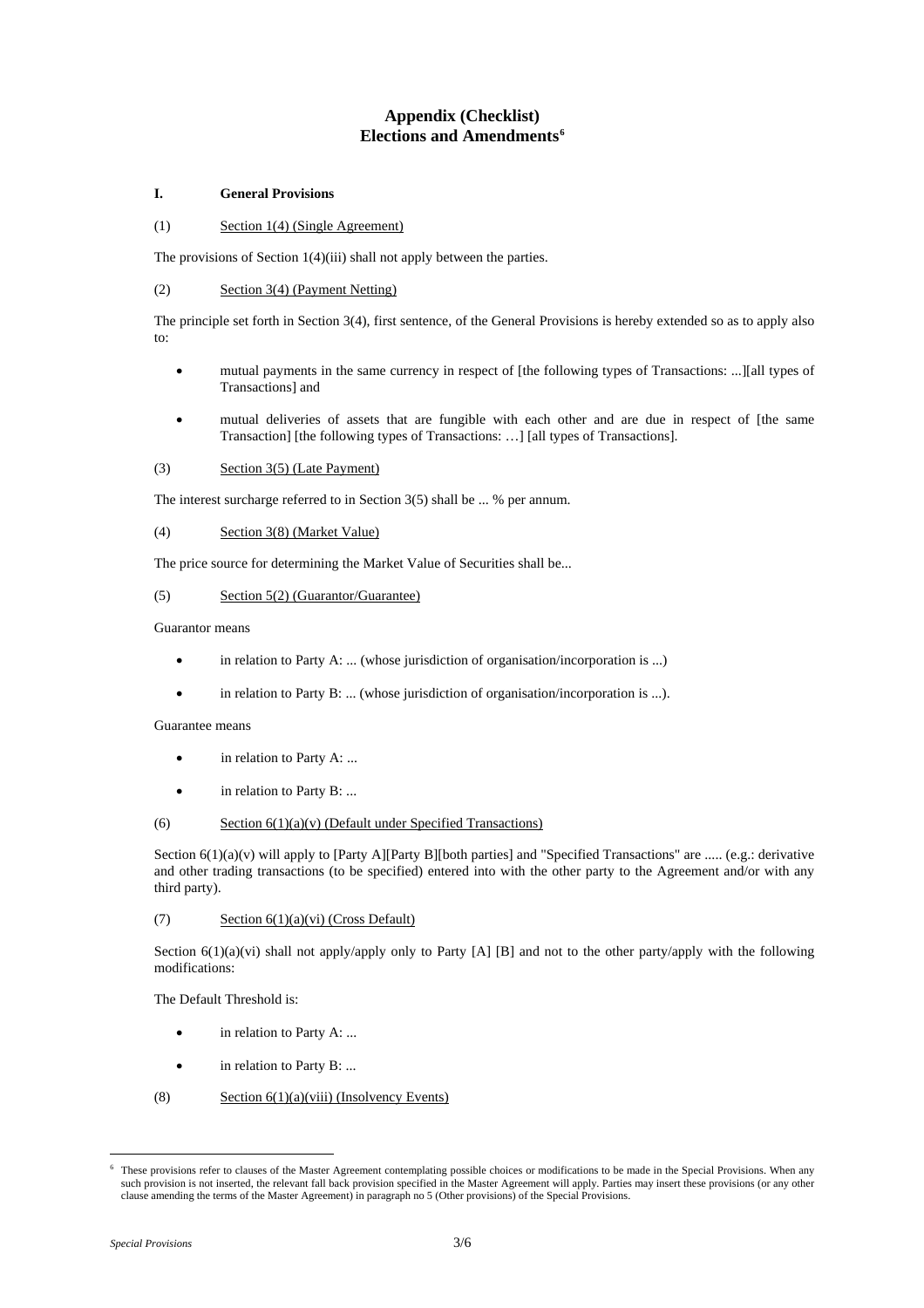The following shall, in addition to each party's country of organisation, incorporation, principal office or residence, be a Specified Jurisdiction:

- in relation to Party A: ...
- in relation to Party B: ...

Sub-paragraph (viii) (5) (B) shall not apply/shall apply with a period of ... days instead of thirty days/shall apply only to Party [A] [B].

#### (9) Section 6(1)(b) (Automatic Termination)

Section 6(1)(b), second sentence, shall not apply/shall apply only in relation to Party [A][B].

(10) Section 6(2)(a) (Change of Circumstances)

Section  $6(2)(a)(ii)$  shall extend to an Impossibility Event.

#### (11) Section (7) (Final Settlement Amount)

This agreement shall be the agreement on the final settlement (close-out netting) under the special legal regulation on the capital market (under the terms of Section 197 of Act No. 256/2004 Coll. on Capital Market).

#### $\text{Section 7}(1)(b) \text{ (Conservation)}$

"Base Currency" means...

#### (13) Section 8(1) (Manner of Giving Notices)

The electronic messaging system(s) for purposes of Section 8(1) is/are: ...

#### (14) Section 9(1) (Booking Offices)

Booking Offices may be

| in relation to Party A: | - for Repurchase Transactions:         |
|-------------------------|----------------------------------------|
|                         | - for Securities Loans:                |
|                         | - for Derivative Transactions          |
| in relation to Party B: | for Repurchase Transactions:<br>$\sim$ |
|                         | - for Securities Loans:                |
|                         | - for Derivative Transactions          |

#### (15) Section 10(4) (Documents)

The following documents shall be delivered by Party A and Party B, respectively, by the dates specified below:

Type of document To be delivered by (date)

# Party A: List, identification and telephone contact of persons entitled to enter into individual Transactions Identification of persons entitled to execute Confirmations Identification of persons entitled to confirm the Confirmations

- Party B: List, identification and telephone contact of persons entitled to enter into individual Transactions Identification of persons entitled to execute Confirmations Identification of persons entitled to confirm the Confirmations
- (16) Section 10(9) (Previous Transactions)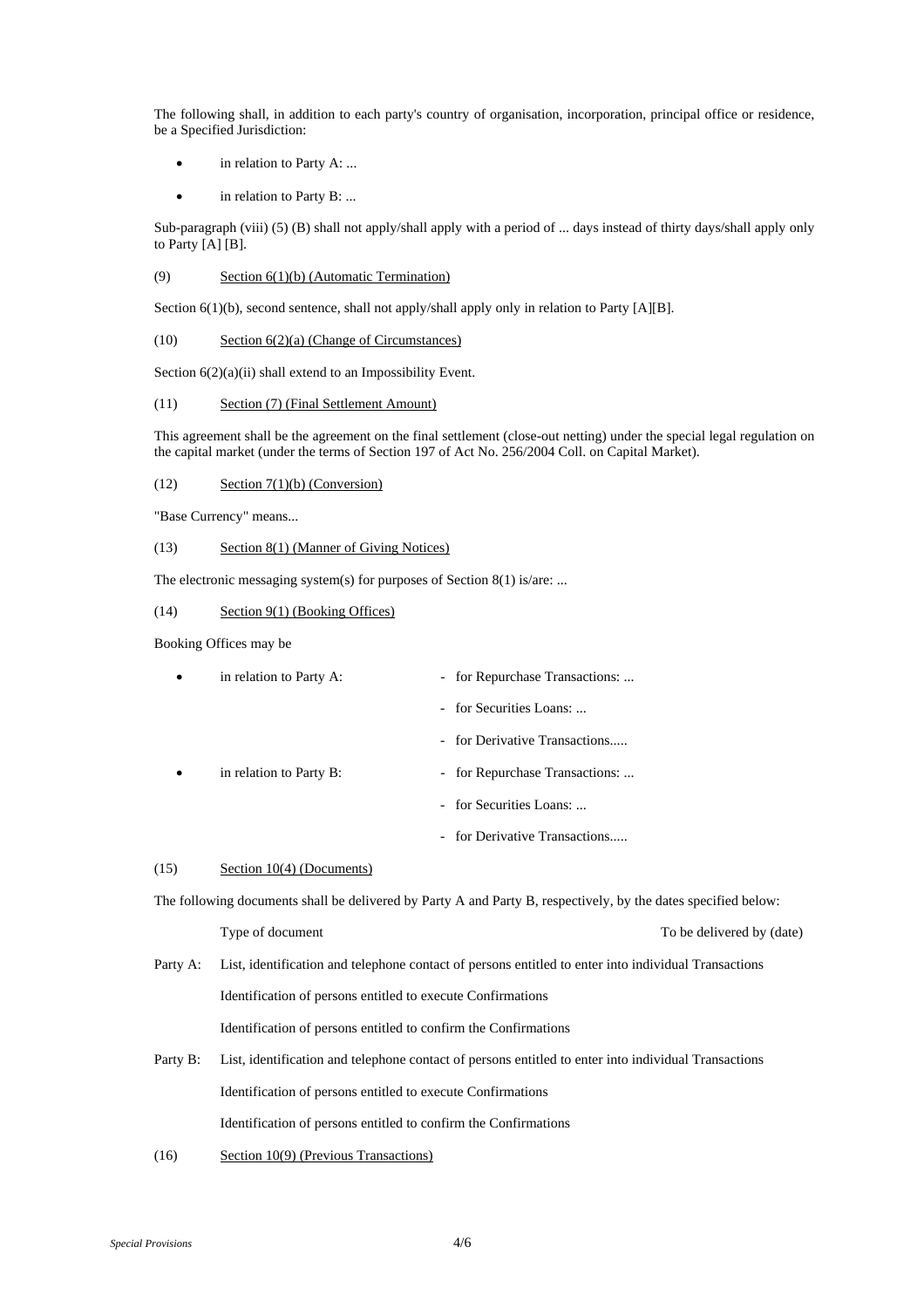Specify relevant transactions (if any) and further details (e.g. effect/cessation of effect of contractual terms governing previous transactions)

# (17) Section 10(10) (Agency Transactions)

Section 10(10) shall not apply / shall apply only to Party [A] [B].

## (18) Section 11(3) (Service of Process)

The Process Agent (Section 11(3)) is

- in relation to Party A: ...
- in relation to Party B: ...

### **II. Margin Maintenance Annex**

## (1) Transactions and groups of Transactions covered

Net Exposure shall be calculated, and Margin transferred, in respect of the following Booking Offices and types of Transactions:

(i) [all Booking Offices in the aggregate]

[each Booking Office of Party  $A/B$ ]<sup>[7](#page-4-0)</sup>

[each pair of Booking Offices of Party A and Party B]<sup>[8](#page-4-1)</sup>

[other arrangement]

(ii) [the aggregate of all Repurchase Transactions, Securities Loans and Derivative Transactions],

 [the aggregate of all Repurchase Transactions, of all Securities Loans and of all Derivative Transactions in each case separately],

 [the aggregate of all Transactions relating to fixed income Securities, of all Transactions relating to equity Securities and of Derivative Transactions, in each case separately],

[each Transaction separately],

[other arrangement].

### (2) Eligible Margin

Cash Margin: eligible currencies (other than the Base Currency):

| Aurrency | <b>Valuation Percentage</b> | $\overline{ }$                               | l'ransferring party |
|----------|-----------------------------|----------------------------------------------|---------------------|
|          | 1%                          | $\mathbf{m}$<br>Party<br>Δ<br>$\overline{1}$ | <b>Party</b><br>B.  |

Interest payable on Cash Margin:

Margin Securities:

|       | <b>Eligible Securities</b>                       | <b>Valuation Percentage</b>                     |           | <b>Transferring party</b> |
|-------|--------------------------------------------------|-------------------------------------------------|-----------|---------------------------|
| (i)   | Negotiable debt obligations issued by the        | $\frac{1}{6}$                                   | [Party A] | [Party B]                 |
|       | Government of [] having an original maturity at  |                                                 |           |                           |
|       | issuance of not more than [one year]             |                                                 |           |                           |
| (ii)  | Negotiable debt obligations issued by the        | $\begin{array}{c} \begin{array}{c} \end{array}$ | [Party A] | [Party B]                 |
|       | Government of [ ] having an original maturity at |                                                 |           |                           |
|       | issuance of more than [one year] but not more    |                                                 |           |                           |
|       | than 10 years                                    |                                                 |           |                           |
| (iii) | Other:                                           |                                                 | [Party A] | [Party B]                 |

(3) "Valuation Agent" means: ...

<span id="page-4-0"></span>i<br>Li 7 If one Party acts through more than one office.

<span id="page-4-1"></span><sup>8</sup> If both parties act through more than one office.